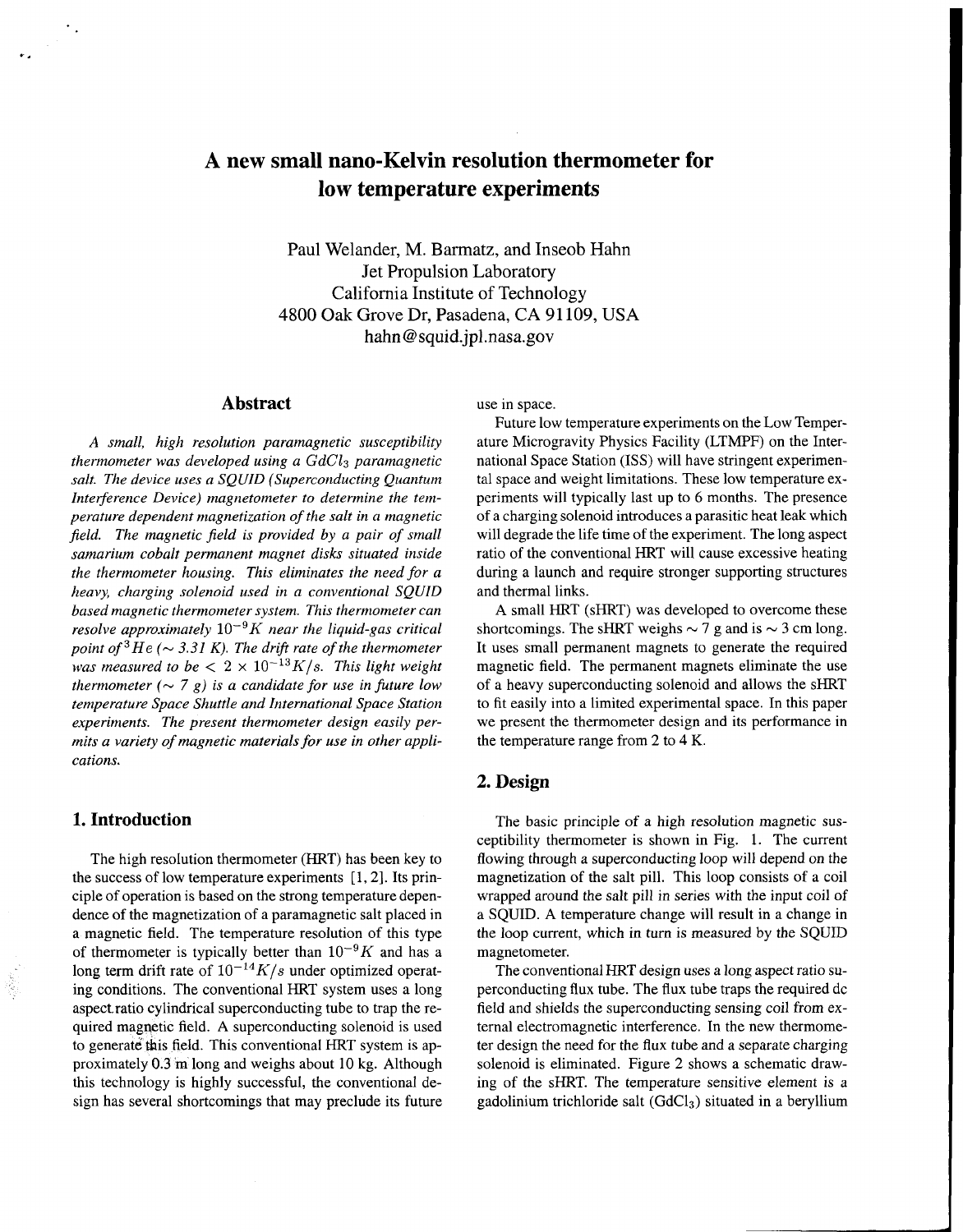<span id="page-1-0"></span>

**Figure 1. Schematic drawing of the high resolution thermometer system.** 

copper (Be-Cu) container. The thermal link to the salt was accomplished by machining numerous chimney-shaped fins from a high purity copper block. Relatively poor electrical conducting Be-Cu was chosen to minimize the Johnson noise [3, 41. The space between the fins was filled with GdC13 by slowly crystallizing the molten salt in a quartz tube. Since the GdCl<sub>3</sub> salt is very hygroscopic, the system had to be tightly sealed. The salt container was retrieved from the quartz tube, and quickly sealed using a copper cap containing a magnet. A low temperture  $epoxy<sup>1</sup>$  was used to seal the container.



**Figure 2. Schematic drawing of the new sHRT.** 

The magnets were located such that the strength of the magnetic field near the salt was roughly 200 Oe. The SU-

perconducting Nb housing shielded the pick-up coil from the ambient field. **A** SQUID pick-up coil (Nb-Ti wire) was wound on Be-Cu container. The value of the inductance of the coil was determined to match a dc-SQUID sensor ( $\sim$  $1.2 \mu$ H) to maximize sensitivity. The coil leads were twisted and fed into the superconducting Nb capillary. Epoxy<sup>1</sup> was injected into the capillary to minimize microphonic pick-up. The OFHC (Oxygen Free High conductivity Copper) was used to thermally link the salt to the outside. To increase the thermal conductivity, the copper rod was oxygen annealed. The measured RRR (residual resistance ratio) was roughly 2000. The rod was cooled using liquid nitrogen and press fit into the lower body of the Nb shield. The magnet was then glued to the rod and screwed into the main salt container. Total mass of the thermometer is about 7 g.

#### **3. Test and Results**

The sensitivity and noise performance of the new thermometer was tested in a low temperature cryostat. The thermometer was mounted on a helium filled container. The large heat capacity and fast thermal response of superfluid helium made the container an ideal thermal reservoir for the test. The container was surrounded by a thermal radiation shield stage that was connected to secondary thermal isolation stages. A helium evaporation cooler was thermally linked to the stages. Each stage was carefully temperature controlled to achieve a stable thermal environment for the test. The SQUID sensor (Quantum Design Inc.) was mounted inside the vacuum can and temperature controlled near 4.2 K. A high permeability metal shield surrounded the dewar to minimize any ambient trapped field in the thermometer system. A calibrated germanium resistance thermometer was used to measure the temperature of the container. The system was cooled slowly below 2 K while monitoring the thermometer magnetization (M) and the temperature (T) of the helium filled container. [Figure 3](#page-2-0) shows the sensitivity of the thermometer  $(\Delta M/\Delta T)$  in units of flux quanta per  $\mu$ K. The sharp singularity in the curve near 2.2  $\overline{K}$  indicates the ferromagnetic transition of the GdCl<sub>3</sub> salt.

The white noise level of the dc-SQUID sensor and its electronics is typically  $\mu \Phi_0 / \sqrt{Hz}$ . This implies an ideal temperature resolution of  $\sim 0.5pK/\sqrt{Hz}$  at 3.3 K. However, the actual thermometer resolution is usually limited by thermodynamic fluctuations in the temperature sensor, not by read-out electronics. The measured temperature resolution of sHRT was  $\sim 1 nK$  in a 1 Hz bandwidth near 3.3 K. The drift rate of the thermometer was also measured relative to an almost identical second HRT by monitoring the output of one thermometer while controlling the temperature of the reservoir with the second thermometer. Although the measurement apparatus was not ideal for ultimate performance testing, the measured relative drift rate between thermome-

<sup>&</sup>lt;sup>1</sup> Stycast 1266 from Emerson and Cuming Inc., Canton, Massachusetts, **USA.**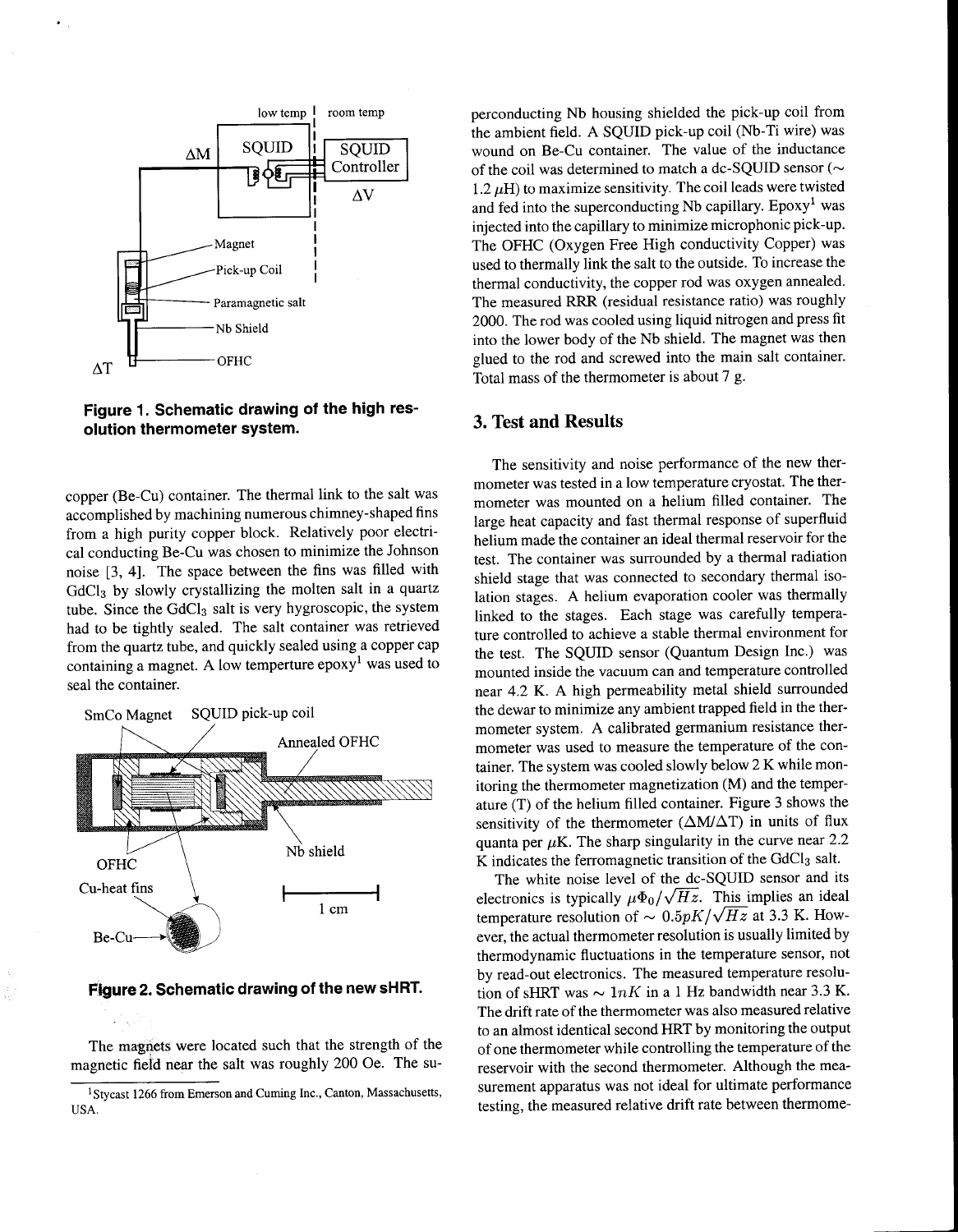<span id="page-2-0"></span>

**Figure 3. Sensitivity of the sHRT.** 

ters was  $< 2 \times 10^{-13} K/s$ .

The noise power spectral density of the sHRT was also measured at a temperature very close to the 4He superfluid transition temperature  $(T = 2.17K)$ . To measure the noise power spectral density, the reservoir temperature was slowly drifted toward a constant shield stage temperature. The output of the thermometer was then recorded and analyzed using a Fast Fourier Transform (FFT). The linear drift was subtracted before the FFT analysis. The result of the analysis is shown by the solid line in Fig. 4. Total root-mean-square (rms) temperature noise between dc to 10 Hz was  $\sim$ 0.14 nK while the rms noise between dc to 1 Hz was  $\sim$ 0.11 nK. The noise spectral density of a HRT can be described by an equation derived from the fluctuationdissipation thereom [5]. A simple thermal model of the HRT corresponds to a salt with thermal mass (heat capacity, C) connected to a reservoir through a thermal link (thermal resistance, R). The time constant for this model is  $\tau = RC$ . The current sHRT noise spectrum can not be well understood by a single time constant. However, the general feature of the noise spectral density in Fig. 4 (solid line) is comparable to that obtained by Qin *et.al.* [6] for conventional HRTs (dashed lines). One conventional thermometer was used in Lambda Point Experiment (LPE) and a further improved HRT was used in the Confined Helium Experiment **(CHeX)**, both of which were flown on the Shuttle.<sup>2</sup>



**Figure 4. Noise power spectral density of the**  thermometer at  $T = 2.17$  K.

## **4. Summary**

A small high resolution thermometer (sHRT) was fabricated and tested. The device showed better than 1 nK temperature resolution in a 1 Hz bandwidth below 3.3 K. The relative drift rate of the thermometer was  $\langle 2 \times 10^{-13} K/s.$ In the future, the absolute drift rate will be measured using the superfulid helium transition as a fixed temperature point indicator. Noise spectral density was also measured at 2.17 K. The result shows that the performance of the **sHRT** is comparable to the conventional HRT. This sHRT is designed for easy replacement of the paramagnetic salt. This permits the present design to be used in other temperature ranges and applications. Further miniaturization of this sHRT using a different salt  $(La_xGd_{1-x}Cl_3)$  for lower temperature application is currently under development. Due to its compact size and reliable performance, this thermometer is being considered for use in a future microgravity low temperature experiment in Earth orbit [7].

We thank P. Day for useful discussion. This work is supported by the NASA Advanced Technology Development program.

### **References**

[l] J. Lipa, D. Swanson, J. Nissen, T. Chui, and **U.** Israelsson. *Phys. Rev. Lett,* 76:944, **1996.** 

<sup>2</sup>Both thermometers **used** Copper Amonium **Bromide** (CAB) **as** a paramagnetic salt